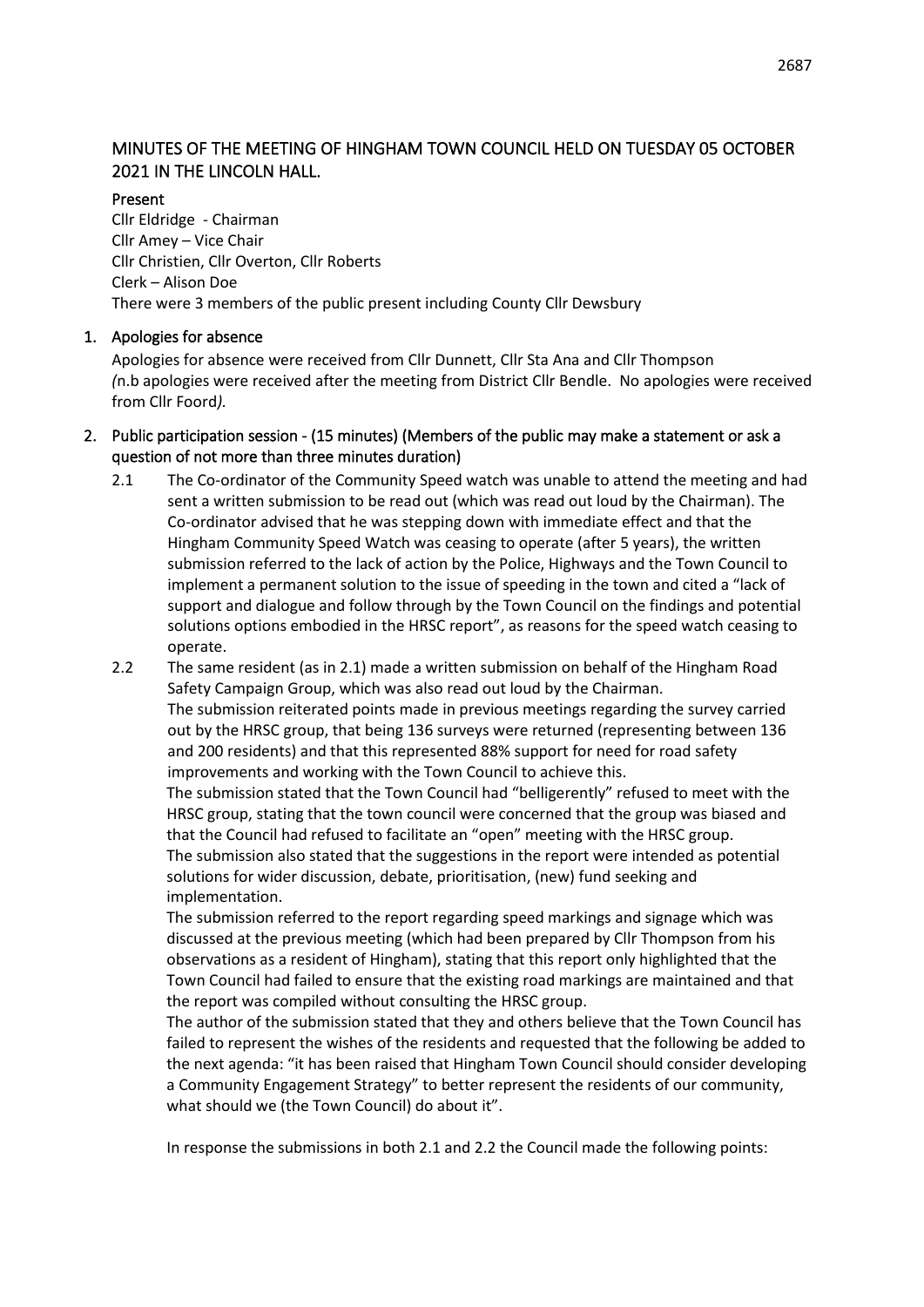The Community Speed Watch had operated for 5 years and had made a very valuable contribution to speed awareness in Hingham for which the Council are very grateful. A note of thanks was made to the Co-ordinator for his work and dedication to the scheme throughout that time. It was noted that the equipment should be returned to the Police and if a new individual comes forward to become a Co-ordinator and enough volunteers come forward then a new scheme can be established.

The Town Council do and always have agreed that speeding and road safety are both issues that need resolving, there is no disagreement on that point. It was again pointed out that when the Town Council discussed the suggested engineering solutions in the HRSC group report it was agreed that the suggestions weren't feasible, appropriate or achievable. The Clerk advised that she has on 3 occasions asked the new highways engineer for his professional opinion on the HRSC group report and suggested solutions and as yet this opinion has not been given.

It was noted that the submission from the HRSC group is inaccurate of its portrayal of the Town Council. The Councillors had not agreed to meet with the HRSC group privately because they, (Cllrs), were concerned that by doing so, and privately discussing/agreeing solutions to road safety and speeding (to the exclusion of other residents), they (Cllrs) could be considered as having made a predetermined decision outside of a Council meeting and would be biased in their future discussions on this issue. It was therefore agreed by the Council that discussions should be conducted in a public forum (i.e a Council meeting) which was open to all residents to attend and put forward a point of view should they wish to do so.

It was noted that the Clerk has written to the HRSC group on several occasions to explain that the Town Council are unable to implement Highway improvements. Solutions to highways issues must be assessed, agreed and implemented by NCC and no improvements will be secured without engagement by NCC Highways, which has been requested by the Town Council on several occasions. The Clerk advised that engagement with NCC is essential to having a Highways professional opinion as to what would be potentially possible with regards to road safety improvements, to enable the Town Council to formulate a plan and bid for funding.

With reference to the report submitted to the Town Council by Cllr Thompson, it was noted that this report was not commissioned by the Town Council, it was undertaken by Cllr Thompson and presented to the Town Council to represent his personal observations and suggestions regarding the current state of speed limit signage and markings. It is not a Town Council failing, but an NCC one that the current speed road markings and signage are not maintained.

With regards to the point of community engagement, it was queried by Cllrs as to whether the Council do enough. It was noted that the Council meetings are public and free for anyone to attend. It was noted that community engagement will form a large part of the Neighbourhood Plan project and this will be a positive way to put residents in touch with the Town Council. The Clerk advised that engagement was also about managing expectations of residents, for example, the Town Council do not have the power to implement parking restriction, but are reliant on the relevant authorities engaging with the Town Council and agreeing measures that those authorities have the powers to implement, residents expect the Town Council to be able to resolve such issues, when they are unable to do so.

#### 3. Declarations of interests with regard to items on the agenda and to consider requests for dispensations

There were no declarations of interest regarding items on the agenda.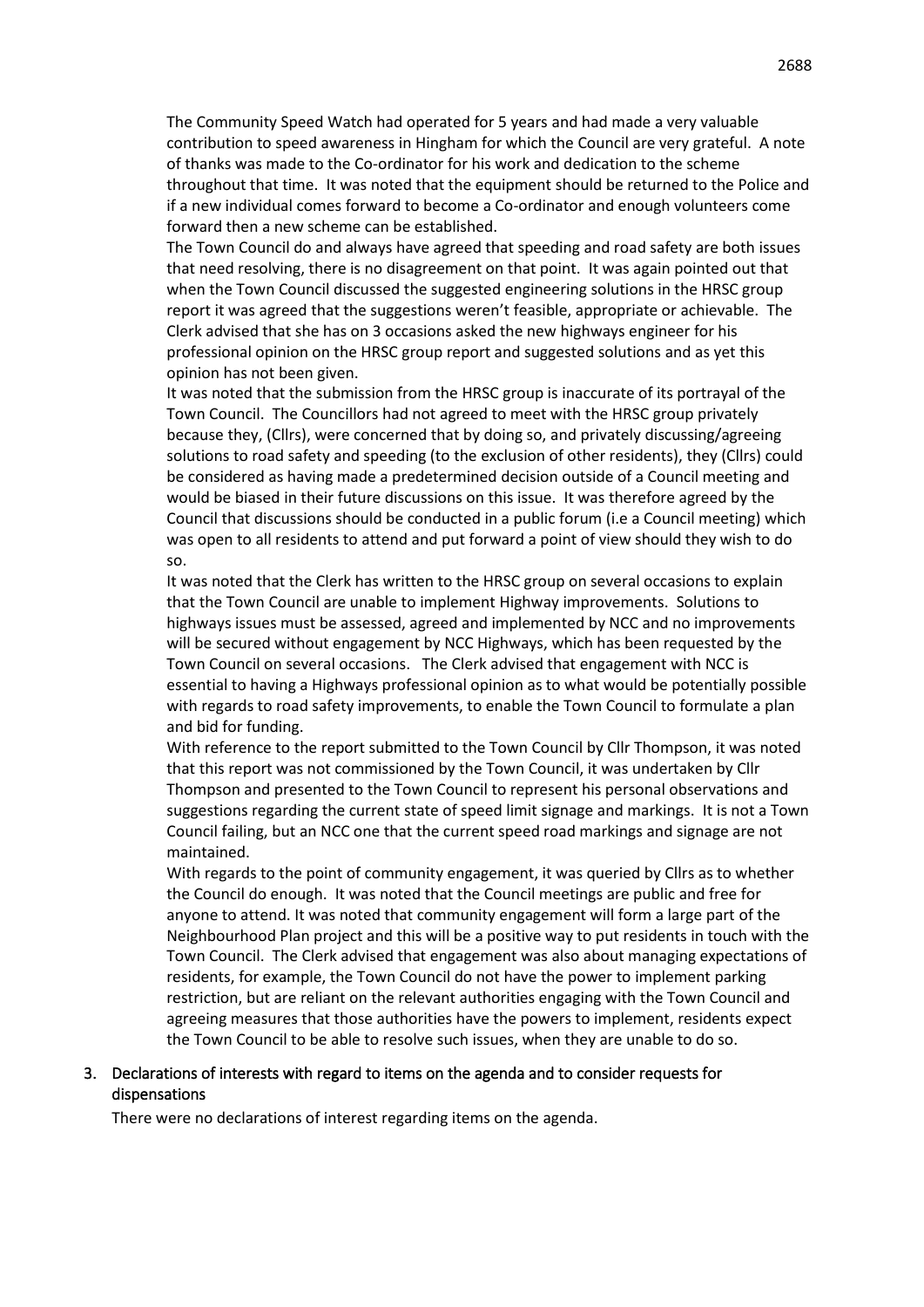4. To agree a Chairman to preside over any agenda items of this meeting, if both the Chairman and Vice Chair are unable to preside due to (agenda item 1) Apologies for absence and /or (agenda item 3 ) Declarations of interests

Cllr Eldridge confirmed he would Chair all agenda items.

#### 5. To consider any applications for co-option on to the Town Council

There were no applications for co-option onto the Council. The Clerk will publish something on the Hingham Community Events Facebook Page.

6. To agree the accuracy of the Minutes of the Town Council meeting of 07 September 2021 The minutes were circulated prior to the meeting. They were agreed as correct and signed by the Chairman.

## 7. Matters arising from the Minutes of 07 September 2021 (and other updates contained in a written Clerks report circulated prior to the meeting – see Appendix A)

Cllr Eldridge advised that he had received a response from the Diocesan Office regarding the possibility of acquiring Ladies Meadow, the response was not a positive one advising that the land was subject to a long-term agricultural tenancy. It was noted that the land had been put forward through the GNLP call for sites the form stating that the land could be immediately available. The Chairman will write to the Diocesan Office again.

#### 8. Working Party Reports

#### 8.1 Neighbourhood Plan Working Party

The (new) Neighbourhood Plan working party met on 22 September 2021. Cllr Eldridge was elected as Chairperson and the Clerk agreed to be the Secretary (but may ask others to deputise).

The Clerk confirmed that she had made the relevant application to SNC to designate the NP area.

The Working Party discussed how best to take the project forward and agreed the key task was to set up a steering group.

The Working Party will work on a document to be circulated to all businesses and residential addresses in Hingham, giving a brief explanation of what the NP is and calling for volunteers. The document will be co-ordinated by Cllr Sta Ana and the aim is to deliver it at the beginning of November.

The skills of volunteers will need to be analysed to ensure that the steering group is made from people who are able to drive the project forward. Involvement from the town's clubs/organisations will also be sought.

It was noted that throughout the whole process good communication will be key to making the NP a success.

Consultant involvement was discussed, and it was agreed by the working party that a consultant would be needed and should play a significant role in the process to ensure a plan is delivered in a timely manner.

The Clerk will set up a G mail address for the NP project and seek quotes from 3 consultants, based on full project management.

#### 9. Reports from representatives on external bodies/ attendees of external meetings/training

## 9.1 Education Trust

Cllr Eldridge reported that the trust were due to hold a meeting in October

#### 9.2 Lincoln Hall

Cllr Christien reported that the Lincoln Hall now had a full Committee including a new Chairperson. The hall is now being used for events.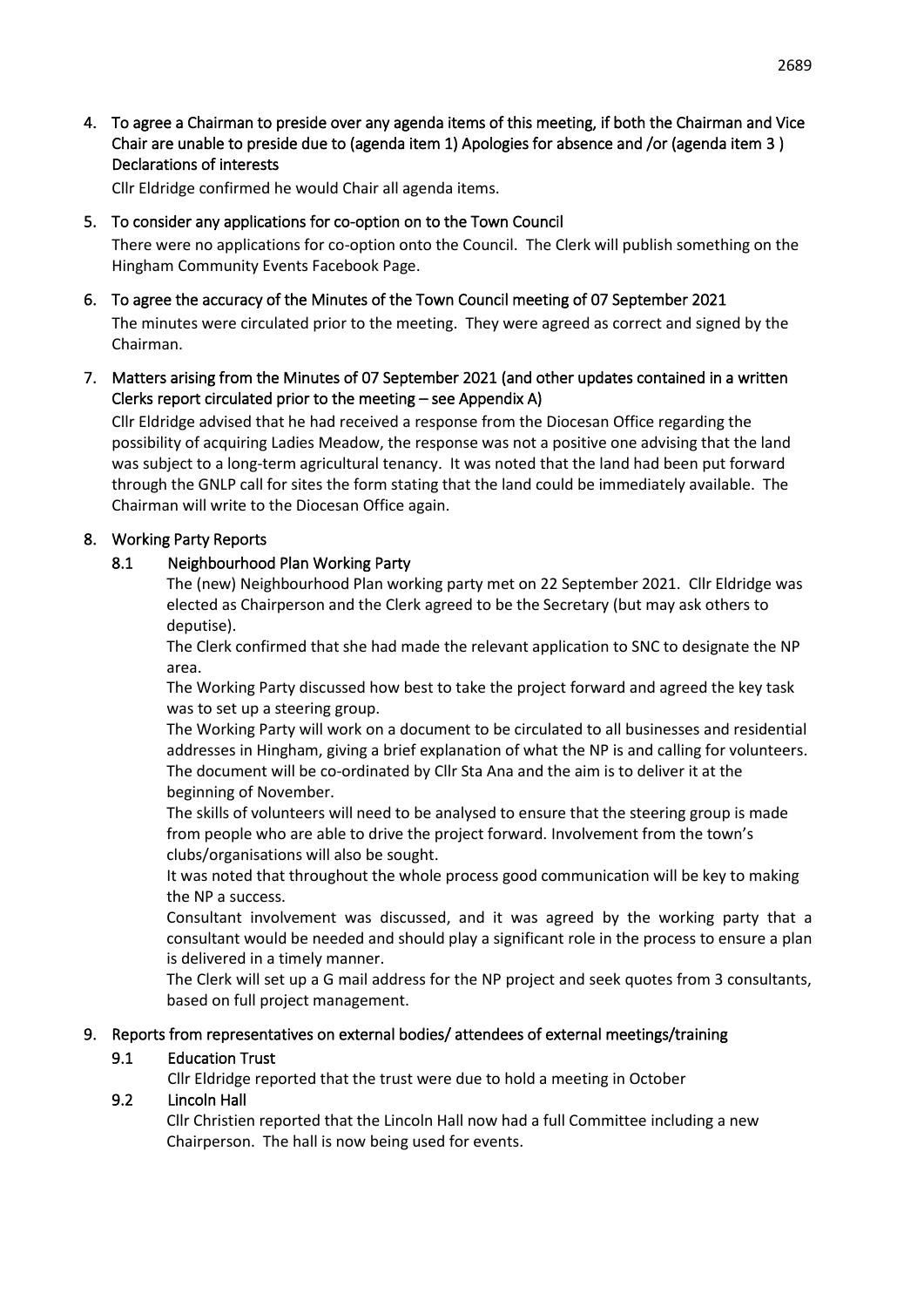## 9.3 Police Safer Neighbourhood Team priority setting meeting

Cllr Roberts reported that he had attended the online meeting on 26th September 2021 and that he was the only member of the public to do so. PC Andy Read had confirmed that the usual three monthly statistics up to the 25th September showed a marked decrease in reported crimes, down to 13 from the previous quarterly figure of 26. He had been in attendance checking speeding in Hingham on the previous Friday and found that the vast majority of drivers entering the 30mph limit were within this limit. One case for which a ticket will be issued was recorded at 40mph within the 30 mph limit. He also confirmed that there were still a number of Mick George's wagons going through the Town during the time he was present. Speeding was again set as a Police priority for the area.

Cllr Roberts reported that he had spoken with PC Read about anti-speeding measures and that PC Read was positive about the suggestion that some form of " pre warning" signs should be erected in the 60mh limit warning motorists that they are approaching a 30 mph limit, approaching a 30mph speed limit at twice that speed would require many yards before the vehicle had adequately slowed down to comply with the change in speed limit ( to 30mph).

With regards to PC Reads "walkabouts" in Hingham, Cllr Roberts requested that prior notification be given to the Clerk if possible, so that it could be advertised on the local Facebook Pages, to try to get better engagement with the community. PC Read agreed that this was a good idea and advised that he had arranged a walk around with the Clerk at midday on the 8th November. Cllr Roberts was thanked for attending the meeting on behalf of the Town Council.

## 10. General Correspondence (information/circulars etc)

- 10.1 George Freeman MP A Vision for the "Norfolk Research Triangle" The Clerk advised that she had responded to Mr Freeman to request further information as it became available, and to also detail the concerns of the lack of infrastructure considerations for the town within the GNLP. Mr Freeman had sent a standard response that his role as an MP means that he has no direct influence over such matters.
- 10.2 South Norfolk Council Review of Hackney Carriage and Private Hire Vehicle Policy and Conditions
- 10.3 South Norfolk Council's Gambling Policy Review
- 10.4 Norfolkalc Wellbeing Press Release about the pandemic Plaques
- 10.5 Norfolk County Council Briefing 23rd September 2021
- 10.6 Temporary closures of Hingham Road and Bow Street in the Parish of Great Ellingham water connection works (STRO5421) - from 11th to 13th October 2021 It was noted that under the terms of the New Roads and Street Works Act the work should have been programmed in during the previous recent road closure.
- 10.7 Temporary closure of Dereham Road in the Parish of Garvestone, Reymerston and Thuxton carriageway patching and lining works (STRO5506) - between 08:00 and 18:00 from 13th to 14th October 2021
- 10.8 Norfolk Libraries Information about renewals "From Monday 1 November, we will stop automatically renewing items borrowed from Norfolk libraries and will be asking you to renew or return your own items again"
- 10.9 Norfolk Police and Crime Commissioner Your chance to question Norfolk's Chief Constable The Clerk will submit questions to challenge the Police policy not to enforce the 20mph speed limit and not to permit a Community Speed Watch to operate within a 20mph speed limit.
- 10.10 Consultation on Telecommunications Proposal at grass verge off Dereham Road, Hingham Concerns were raised regarding the amount of equipment to be installed on the verge as the plan detailed several equipment cabinets. It was queried as to whether the company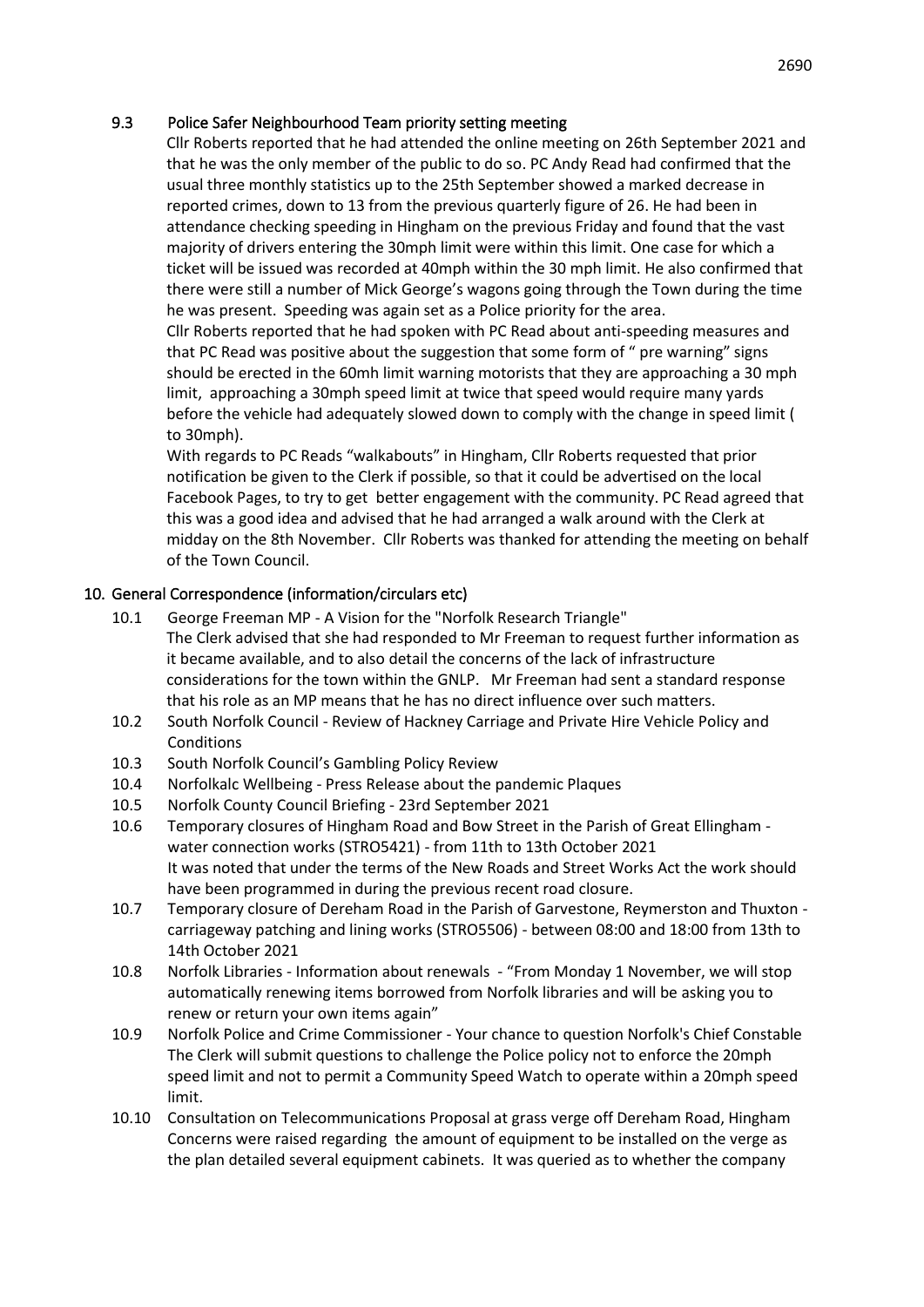had considered the church tower as an alternative site. The Clerk will raise these points with the consultant.

## 11. Correspondence (not for public inspection) as addressed directly to Hingham Town Council (from residents etc.)

11.1 Grass verges - upper Hardingham street – concerns raised by a resident that vehicles parking on the verges on Hardingham Street are obscuring the clear view of the road for other motorists and pedestrians trying to cross the road. The Clerk advised that she had requested Norfolk County Council to address this matter with those vehicle owners, NCC had refused to take action and advised that the matter should be reported to the Police, the Police in turn had advised that they do not attend such matters and that it should be reported to South Norfolk Council (the authority for civil parking enforcement ), SNC in turn advised that they only have the powers to enforce where there are marked timed bays and yellow lines. Therefore, no authority is willing to resolve this issue. The Clerk advised the resident to report the matter directly to NCC if the issues continue.

## 12. To discuss and agree any required responses/actions in relation to any item(s) of correspondence No further actions required.

#### 13. District Councillor's report

District Cllr Bendle was not present at the meeting.

#### 14. County Councillor's report

County Cllr Dewsbury forwarded a written report prior to the meeting, and reported that NCC are still trying to balance the end of year budget. More adults have needed help and support over the last couple of years. There has been more domestic abuse and more children needing support or coming into care. There has been an increase in the number of children being adopted but also an increase in those needing to go into foster care. More Kinship Fostering is undertaken where relatives take on the care of children but more foster carers are needed especially for teenagers.

Adult Learning successfully applied for a £500,000 grant to use to provide more skill based courses to improve people's employment prospects and support the local economy.

The first week of October was Libraries Week and British Libraries re-launched the Business and Intellectual Property Centres, six of which are based in Norfolk libraries. These centres provide free information and advice to people who are running businesses or are interested in setting one up.

NCC received 64 applications for a grant from the Social Infrastructure Fund, the sum of which totalled in excess of £4,838,000. Unfortunately there is only one million pounds to donate so some organisations will be disappointed. Staff will help direct them to other available funding.

At the last Cabinet meeting it was agreed to launch a Crowdfunding initiative to enable people to help local organisations raise funds for projects. Initially it will be environmentally based and will focus on bulk buying trees and restoring windmills but if successful this could lead the way to helping raise funding for other projects as well. Cabinet also agreed a process by which people can purchase a Highways Licence which will give them permission to lay a suitably protected cable across the public footpath to charge their electric car for those residents who do not have driveways or space in their gardens and have to park on the road. The licence will cost £51.63 for two years. Concerns were raised regarding this scheme as the cables could prove to be a hazard for pedestrians with mobility issues or the visually impaired and the potential liability if a trip/fall accident occurred. Cllr Dewsbury expressed concerns that there are many extensive residential areas where homes have no driveways and residents often have difficulty parking outside their own property, therefore this would also make charging an electric vehicle difficult, the licence only would allow for a "direct" connection across the width of the footway outside the residents' property.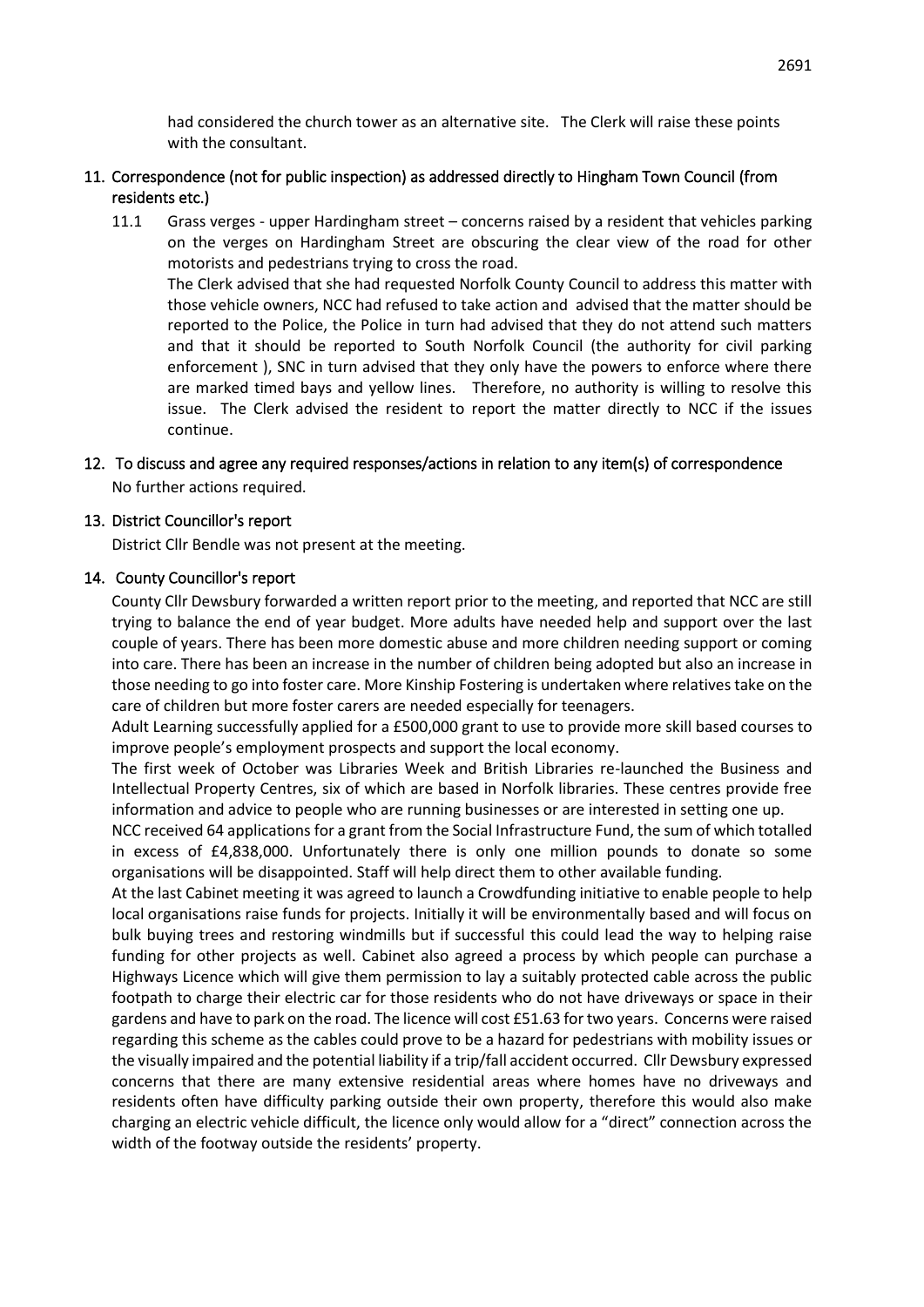## 15. Planning Decisions

- 15.1 2021/1779 New first floor pitched roof side extension above existing flat roofed side extension
	- 17 Norwich Road Hingham NR9 4LS Approval with Conditions
- 15.2 2021/1746 Single storey side extensions to replace existing bay and conservatory.
	- Rowansyde Watton Road Hingham NR9 4NW Approval with Conditions
- 15.3 2021/1712 Notification for Prior Approval for a proposed change of use and associated building works of an agricultural building to a dwellinghouse (QA and QB) Barn At Manson Green Farm Dereham Road Hingham Norfolk - Refused
- 15.4 2021/1638 T1 Oak, reduce height from 16m to 14m. Reduce spread to even out canopy to leave a minimum 14m spread and 2.75m space between the tree and house T2 Beech, remove branches to enable free path for neighbouring telephone line T3 Pear tree, reduce height from approximately 9m to 7m to previous cut points, reduce overhanging canopy from car park to east to approximately fenceline and remove large limb extending over garage roof T4 Ash tree, crown raise to 4m over road, reduce canopy back from utility lines to give 2m clearance Linden House 1 Mill Corner Hingham NR9 4LG - No objections
- 15.5 2021/1437 Replacement and re-siting of dilapidating oil tank. Well House 5 Market Place Hingham NR9 4AF - Approval with Conditions

# 16 Planning Applications (as notified by SNC for consultation**)**

16.1 2021/2104 - Location: The Folly 2 Folly Lane Hingham Norfolk NR9 4JE Proposal: Erection of side two storey extension with front dormer and additional front entrance. Application Type: Householder

The Council agreed to recommend that the application be approved.

### 16.2 2021/2072 - Location: 9A The Fields Hingham Norfolk NR9 4JG Proposal: Proposed single storey side and rear extensions and demolition of dining room and detached garage - Application Type: Householder

The Town Council considered this application and also made reference to the refusal of planning application for a new dwelling in the vicinity on The Fields. Whilst there was no objection to the principle of the alterations and extension to the property, it was agreed to forward the concerns raised regarding the location of the development site in terms of highways constraints. The Fields is narrow and is single width road for the majority of its length with tall hedges and verges aligning the sides of the road. The road is without footpaths, lighting, pedestrian refuges or designated passing places. There are sections of blind bends as well as a dead end at the end of the road with no turning place for vehicles.

Concerns were raised that the infrastructure of the road is insufficient and unsuitable to support this development, being that The Fields is not suitable in highway terms to sustain the heavy traffic/ size of vehicles required for the development of the site. Concerns were raised that an increase in HGVs delivering materials to the site of the proposed development is likely to cause difficulties for existing residents, and pedestrians and cyclists using the road, with potential for the road to become blocked as there is no turning or passing places. Concerns were also raised that an increase in traffic to the site of the proposed development is likely to increase difficulties caused by existing issues with mud and poor drainage**.** 

# 17. (other planning applications where the Town Council is not a consultee – for information only)

- 17.1 2021/2082 Pyrus Communis thin canopy by 15% and raise the crown to give 4-5m clearance, remove deadwood, Salix Caprea - fell to ground level. 18 Dereham Road Hingham NR9 4HH
- 17.2 2021/2065 Under an exception of the TPO T1 Oak tree Remove 1x broken limb hanging just above the phone wire and trim small branches around telephone pole. 81 Admirals Walk Hingham NR9 4JL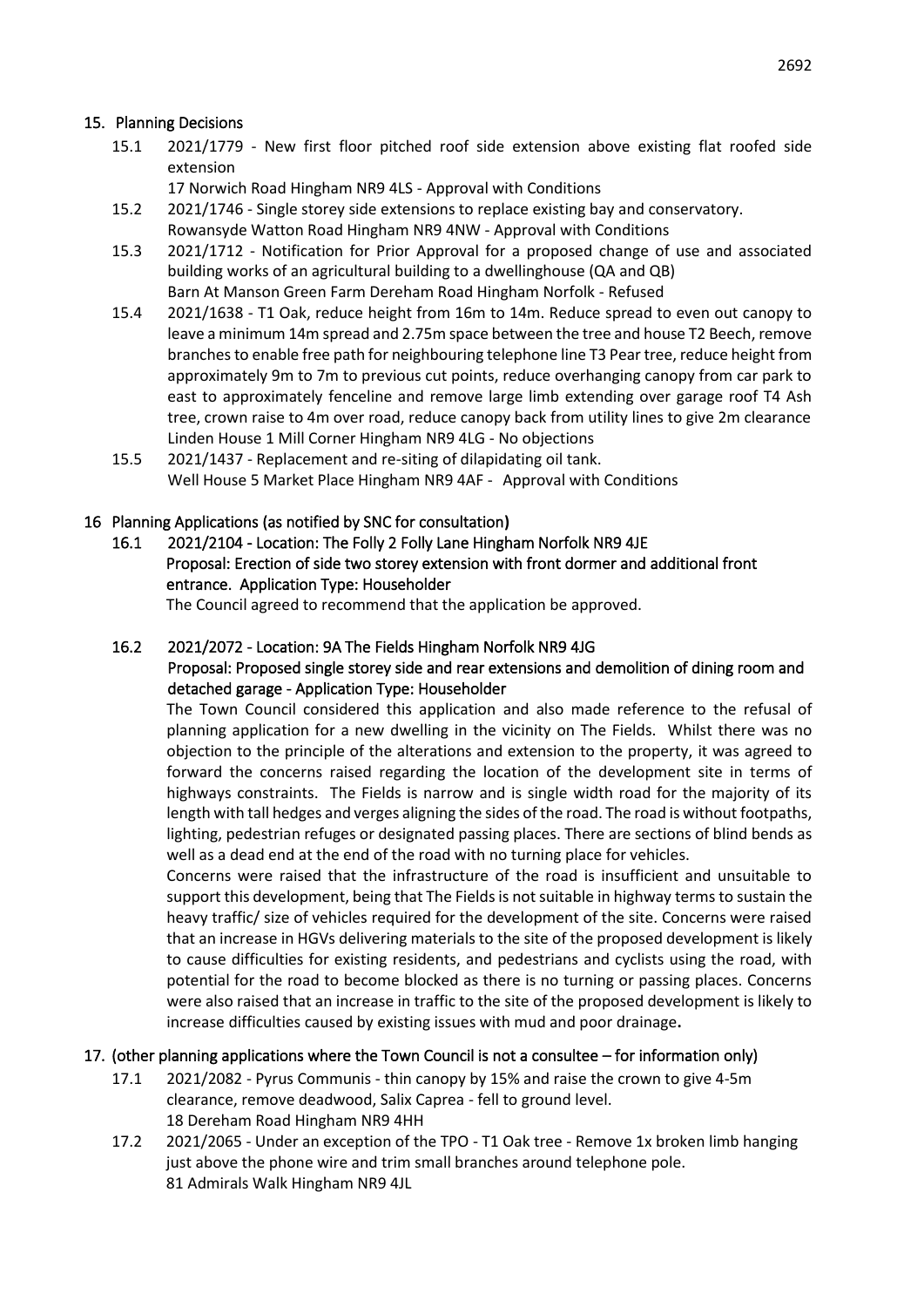17.3 2021/2028 - Willow - Pollard at 7m from ground 17 Market Place Hingham NR9 4AF

#### (ITEMS 18 - 22 FINANCE)

- 18. Reminder of the date of the next Finance Committee meeting, proposed date 16 November 2021 Noted, the Clerk advised the Lincoln Hall was booked for the meeting.
- 19. Proposal to purchase a Town Christmas tree for the Market Place The Chairman advised that a tree was available from the supplier at Great Hockham for the cost of £100, it was agreed to purchase the tree.
- 20. Proposal to ask Hingham Primary School to make Christmas Tree decorations, and for the Town Council to purchase and supply relevant materials (from the events fund)

It was agreed to invite the school to ask the children to make decorations for the Christmas Tree and to purchase the relevant materials.

21. Proposal to purchase a remembrance wreath from the Royal British Legion (under S137 LGA 1972) It was agreed to purchase the wreath to the cost of £40.00.

| The accounts for payment were agreed as below and the cheques signed. |               |  |                         |                          |            |
|-----------------------------------------------------------------------|---------------|--|-------------------------|--------------------------|------------|
| <b>REF</b>                                                            | <b>AMOUNT</b> |  | <b>PAYEE</b>            | <b>DETAILS</b>           | <b>VAT</b> |
| 104209                                                                | £881.49       |  | staff                   | WAGES (871.53)           |            |
|                                                                       |               |  |                         | binbags (9.96)           | £1.66      |
| 104210                                                                | £1,031.86     |  | staff                   | <b>WAGES</b>             |            |
| D/DEBIT                                                               | £64.66        |  | <b>NEST</b>             | <b>PENSION</b>           |            |
| 104211                                                                | £717.24       |  | <b>HMRC</b>             |                          |            |
| 104212                                                                | £240.00       |  | <b>COZENS (UK) LTD</b>  | STREET LIGHT MAINTENANCE | £40.00     |
| 104213                                                                | £686.70       |  | E-ON                    | STREET LIGHT ENERGY      | £114.45    |
| 104214                                                                | £425.00       |  | RADII SKATEPARK REPAIRS | SKATEPARK MAINTENANCE    |            |
| 104215                                                                | £10.55        |  | ANGLIAN WATER BUSINESS  | <b>CEMETERY</b>          |            |
| 104216                                                                | £62.91        |  | ANGLIAN WATER BUSINESS  | <b>TOILETS</b>           |            |
| 104217                                                                | £38.30        |  | <b>EDF ENERGY</b>       | <b>TOILETS</b>           | £3.25      |
| 104218                                                                | £40.00        |  | ROYAL BRITISH LEGION    | WREATH (S137)            |            |
| <b>TOTAL</b>                                                          | £4,198.71     |  |                         | <b>TOTAL VAT</b>         | £159.36    |

### 22. To approve Accounts for Payment (as below)

The accounts for payment were agreed as below and the cheques signed.

#### 23. To consider the Town Council employing the services of legal representation/planning consultant in reference to the Greater Norwich Local Plan Public Enquiry

Information regarding Local Plan Public Examination process (which the GNLP will be subject to), was forwarded to all Cllrs prior to the meeting. The Clerk advised that she had spoken to a planning consultant who had also explained the process. It was noted that the public examination is very much led by the appointed planning inspectorate(s), who will read all of the submissions and make enquiries to relevant parties regarding points on which they require further clarification, this will be done prior to any public hearing. It was noted that the public hearing is not a forum for parties to cross examine each other. The Planning consultant had advised that the Town Council submission was very comprehensive and although he did not think all points raised were valid, the pertinent points (should they inspectorate require further clarification) would be best represented by the Council as the originator of those points made, however if more specific technical detail was required the Council could seek consultant assistance for such matters. It was agreed that the cost of employing a consultant to (in general) represent what the Town Council had already submitted,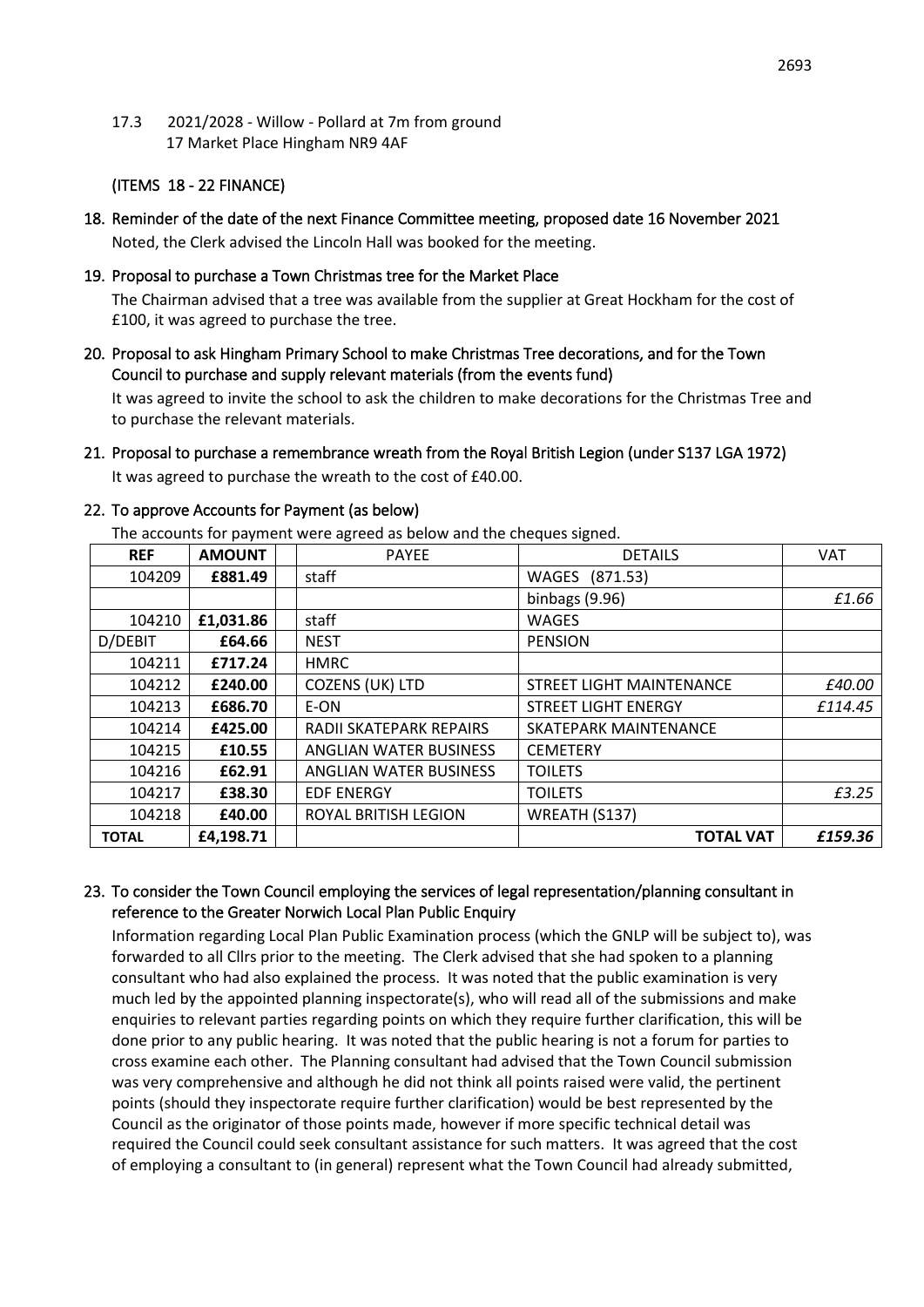would not be an appropriate use of funds, however consideration of employing a consultant for a specific technical need could be considered at a later date, if required.

## 24. Proposal for the Chair and Vice Chair to attend Chairman training course (paid for by the Town Council)

It was agreed that the Chair and Vice Chair should attend an appropriate training course.

25. To receive and discuss responses from Norfolk County Council regarding highway issues and agree any actions

The Highways engineer had responded to the report compiled by Cllr Thompson, to advise that:

- a follow up inspection had been instructed
- the areas of highway hedges affecting visibility of signs have been issued to a contractor with a priority to trim back appropriately within 14 days.
- replacement of signs/road markings etc are currently being quantified and ordered for issue to NCC contractors, due to resource programming and pressures currently experience regards procurement, this will inevitably require longer to undertake but is in hand.

There was no agreement from the engineer to reinstate the road centre line through the Market Place and Fairland as this line was removed as part of a Local Safety/Speed Reduction scheme in 2016, however, the 20 roundel markings, edge lines through the Market Place, give way lines etc will be refreshed.

The Clerk advised that she had reiterated to the Highways Engineer that the removal of the centre line had not appeared to reduce speeding within the 20mph speed limit.

The Highways engineer had not commented on the suggested improvement/additions to the speed marking (as made in the report), the Clerk had sought a specific answer on what additional measures could be implemented, in particular with reference to the approach to the 30mph from the 60mph speed limits on Norwich Road. No reply had been received on this point.

The Clerk also advised that she had on 3 occasions asked for the Highway Engineers professional opinion on the suggested improvements put forward in the report by Hingham Road Safety Campaign group, again this query has remained unanswered, and the Highways Engineer had not replied to the request to meet to discuss these matters further.

Much of the frustration of lack of engagement by NCC Highways was directed at County Cllr Dewsbury, it was also put to County Cllr Dewsbury that Norfolk County Council were failing in their duty of care to ensure that the roads are safe, and are failing to undertake basic maintenance. County Cllr Dewsbury advised that other parish councils had expressed the same frustrations and with NCC officers still working from home it was difficult to get a response from them as they were not physically in the office to talk to. It was suggested that the Clerk put together a list of items for discussion with the Highways Engineer and she would do her best to effect a meeting with him.

## 26. To receive and discuss any responses received from South Norfolk Council and Norfolk County Council regarding parking issues and agree any actions

The Clerk had, prior to the meeting, forwarded to all Cllrs and email chain with an officer at South Norfolk Council.

Previously SNC had advised that there was to be a parking review in the District, SNC have now advised that this is not taking place. SNC had stated that the there was an opportunity (2018) for Parish and Town councils to pay for a parking scheme to be implemented, which could have involved residents permit parking. The Clerk had explained that the permit parking was not agreed by the Town Council due to the cost to residents and the exclusion of parking for businesses, and the quoted contributions that would be required from the Town Council (up to £10,000). The Clerk advised that she had done further research and queried the issue with Norfolk ALC, as she did not believe that the Town Council had the powers to either provide on street parking schemes or to contribute to schemes that specifically prohibit on street parking. Norfolk ALC confirmed that this was the case. A town/Parish Council can provide on street parking ONLY for motorcycles and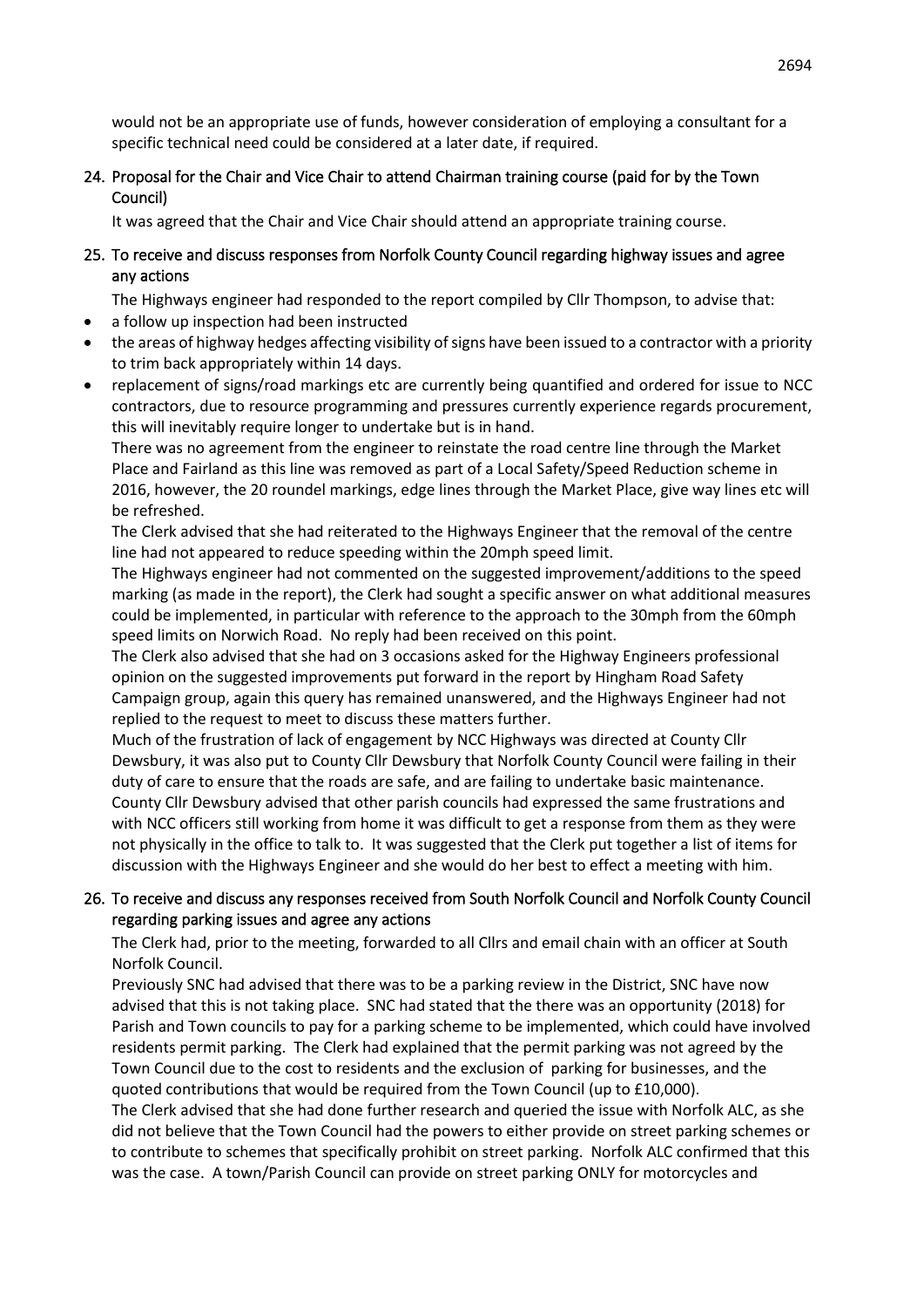bicycles and off street parking for other vehicles. NCC is the only authority that can implement on road parking restrictions.

Concerns had been made previously that parking was causing an obstruction of the highway, this matter had been brought to the attention of the fire service who advised that parking which obstructed the highway was not an issue they would be involved in.

The Town Council frustration regarding parking matters were addressed to County Cllr Dewsbury and it was again noted that the solution lay with engagement by Highways to work with the Town Council to find a way to resolve the situation. The Clerk had advised that she had seen inventive use of long H markings to prevent parking on junctions in Weybourne and suggested that these should be considered as they weren't subject to Road Traffic Orders. The point was made that the parking situation was causing serious conflict between residents and businesses and an immediate solution was needed to try to remedy the situation, as while suggestions had been made regarding where would provide a suitable location for a car park, if any of these suggestions came to fruition, it would take some time (years).

## 27. To discuss and agree any actions/responses to the proposals by the Hingham Santa's Grotto Committee as follows:

Sun 7th Nov 11am - 4pm

- 27.1 To place outdoor stalls on the green in front of the bowls club hedge as part of a Craft Fair in the Lincoln Hall
- 27.2 To allow food stalls to operate from the tarmacked area/access drive outside the Lincoln Hall December
- 27.3 To erect the Santa's grotto and cabin on the Fairland on Saturday 4th December and to remove it on Sunday 2nd January.
- 27.4 Request for the use of the electric sockets at the rear of the bus shelter to power the Christmas lights ( the cable will be buried and all electrical items will be PAT tested)

Sunday 12th December

27.5 To have Santa on the green and further request permission from the council to have a few stalls, face painting, tombola, raffle, Hingham Baby and Toddler group stall, one or two food outlets and possibly a bar selling mulled wine only, and the possibility of a small children's fairground ride and reindeers from Melsop Farm Park

It was agreed to permit the activities as proposed by the Grotto Committee, providing that public liability and risk assessment was in place for all activities/events, and that these documents were provided to the Clerk prior to the events. It was agreed to request that the Grotto committee also have a procedure in place for dealing with complaints and that they must ensure that all litter generated from the activities/events is removed.

# 28. To received/discuss the report following the skate park maintenance visit

The skate park maintenance visit took place on 17 September 2021. The contractor reported that a small number of rivets were replaced and the boards were all cleaned to remove mildew.

It was reported that there were some fractured panels which are cracked between fixings which are still secure and it was advised to monitor those panels until they actually present a problem that would require replacement.

It was also reported that as well as the cracks in the tarmac joins, the general surface is now very coarse, (which is normal and is a just symptom of ageing). It was noted that some thought should be given to a major refurbishment of the skate park or a new skate park entirely, at some point in the future. The Contractor has offered to meet with the Clerk when he is next in the area, to discuss the issues further.

It was agreed to meet with the contractor to get further advice, and to investigate a major refurbishment of the skate park/new skatepark.

The meeting ended at 9.30pm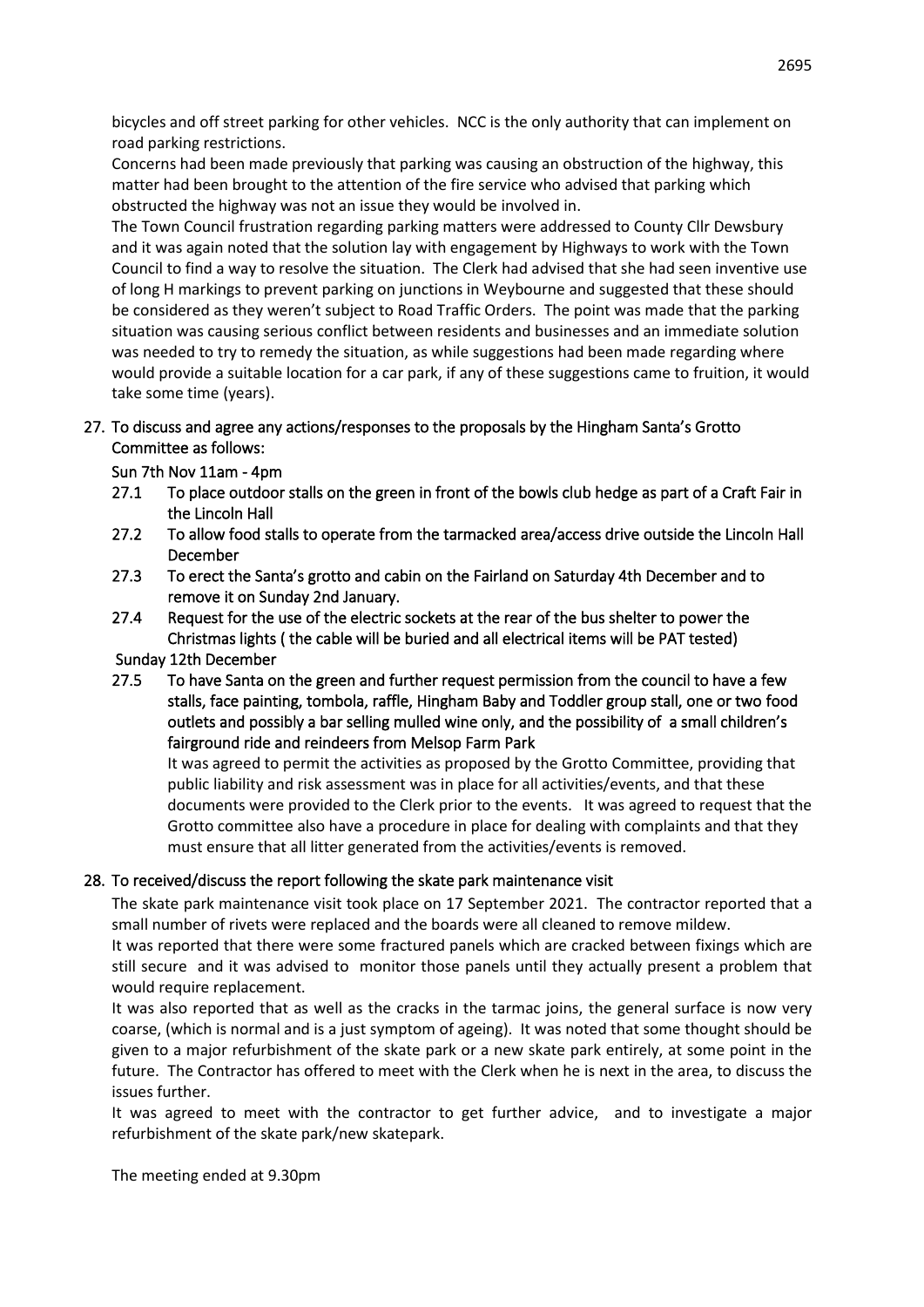Signed……………………………………………………………..Chairman 02 November 2022

# Clerks report for 05 October 2021 Appendix A

# Update

- MIN 10.5 NCC free trees a pack of 10 trees have been applied for.
- MIN 10.9 Broadland and SNC accommodation review consultation responded to regarding the need for good public transport links
- MIN 23.7 The Clerk has made the application to SNC to designate the Neighbourhood Area for the Neighbourhood Plan
- MIN 24 NCC highways have sent a response advising the maintenance will be undertaken on existing speed mitigation. As yet no response has been made regarding meeting the highways engineer or implementing further speed mitigation. The highways engineer has also been asked to provide advice/opinion regarding the Hingham Road Safety Campaign group report – response awaited
- MIN 25 Parish Partnership bid for bus shelter renovations to be drafted
- MIN 27 Skate park maintenance visit has been undertaken
- MIN 29 Applications for Assets of Community Value to be finalised

# Other Updates/Outstanding Issues

- Parish Archives collection of the materials to be arranged.
- Parking Please do not park on the grass signs to be purchased.
- Council training to be arranged provisional date 26 October
- Standing Orders review to be completed at a future meeting
- Tree Survey quotations for relevant work to be obtained
- Creation of a wildflower/bee friendly area in the cemetery plan to be drawn up on how to achieve this. Several suitable areas have been identified, Clerk and Chair have spoken to the Council's Gardener who is happy to put a plan into action
- Trees for planting (Fairland and Market Place permanent Christmas Trees) will be sourced in Jan 2022
- Notice boards for the toilets to be purchased
- Notice Boards both wooden notice boards are now becoming difficult to open and lock they become damp and condensated.
- The clerk advises considering the purchase of a new purpose built free standing notice board if there is a suitable location in the Market Place - a new notice board for the Fairland is also recommended – To be added to a future agenda
- Market Place Payphone A payphone has been installed the kiosk door has been repaired. BT have been asked to refurbish the kiosk – however there has been no response to this
- Church Clock site visit for quotation to be arranged
- Installation of cycle racks to be arranged
- NCC are undertaking a Cycle parking project, the Clerk has asked if funding is available for the installation of the cycle racks already purchased,
- NCC are working on the cycle parking schemes for the Market Towns and have advised that it may be possible to install the racks the TC already have in storage as part of the shceme
- Street Lighting the contractor has been asked to undertake the renumbering of the footway lights – this is due to been started
- A condition report is awaited on all of the Council's footway lighting (priority can then be assessed depending on the condition/safety of the light columns, for obtaining quotations for changing lights to LED)
- With regards to possible solutions to replacing the Tally Alley light, the contractor suggested the use of illuminated bollards, ownership of the alleyway needs to be established.